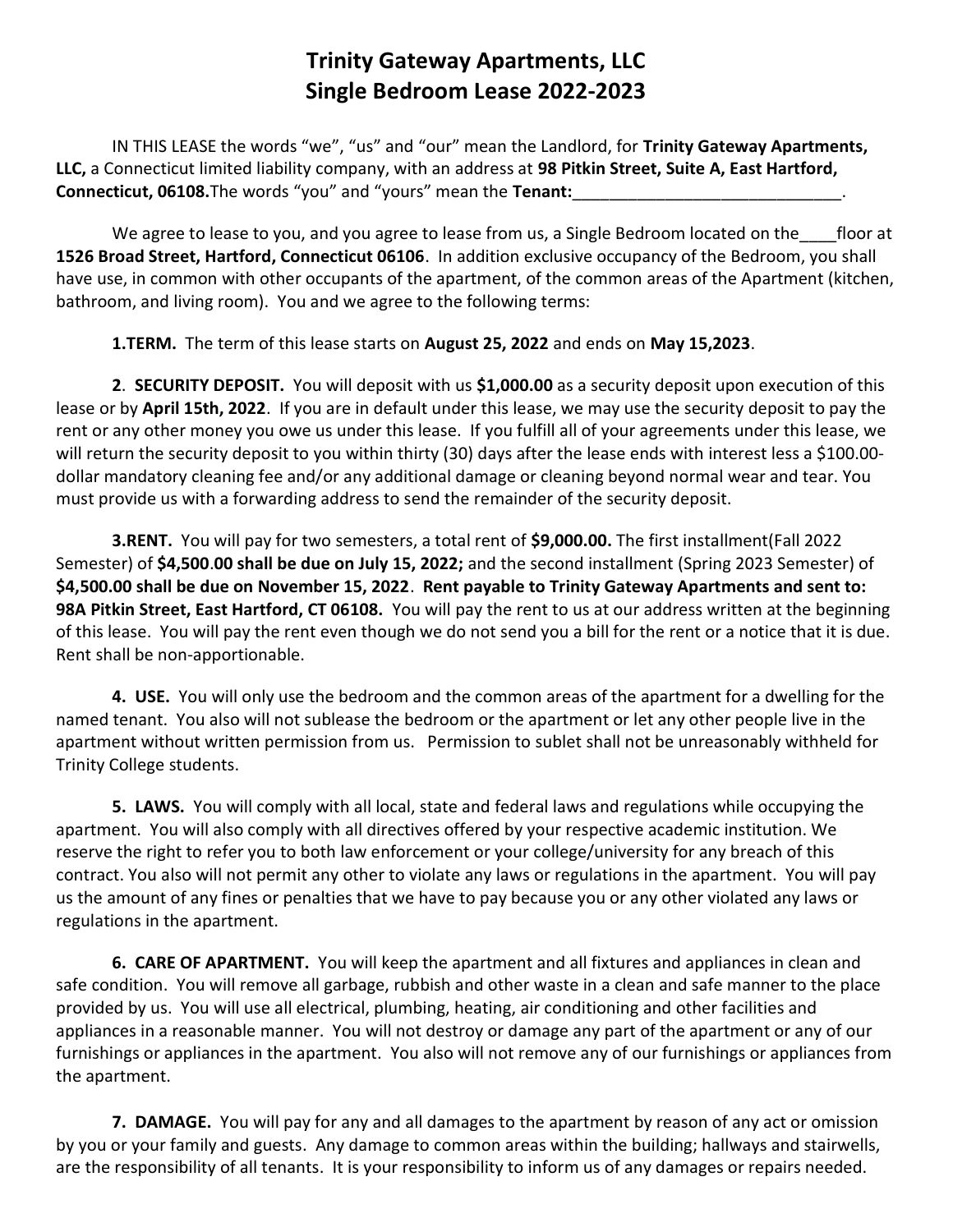8. UTILITIES. We will pay for the utilities and services in the apartment that are checked (x) Cold water; (x) Hot water; (x) Electricity; (x) Gas; (x) internet access; (x) cable or satellite television connection. You will only use these utilities and services in reasonable amounts. We are not liable for interruption or malfunction in service of any utility or service due to any cause. You understand that such services are subject to interruption from time to time and that no setoffs or reductions in rent may be taken for these events.

9.KEYS.We will replace any lost keys for a fee; first incident \$25, thereafter \$50 each time. All keys must be returned to us at the end of the rental period, otherwise a lost key fee of \$100 will be deducted from your security deposit. A lock-out fee of \$100 per occasion charged for someone from our staff to unlock apartments.

**10.ENTERING APARTMENT.** We may enter the apartment at reasonable times to inspect the apartment for cleanliness and/or make necessary repairs. We may also enter the apartment at reasonable times to show the apartment to possible or actual purchasers, mortgage lenders, tenants, workmen or contractors. We will give you reasonable notice of our intent to enter the apartment. You will not unreasonably deny us the right to enter the apartment. We may also enter the apartment at any time without your consent in the case of an emergency.

11. FURNITURE AND APPLIANCES. We will provide bedroom furniture, kitchen and living furniture, refrigerator, stove, and television in the living room. You will not destroy or damage any of our furnishings or appliances in the apartment. You also will not remove any of our furnishings or appliances from the apartment. You will be financially responsible for repair or replacement of any damaged furniture or appliances.

12. CONDEMNATION. If any part of the building is condemned, we shall have the right to cancel this lease. If we decide to cancel the lease, we will give you notice within fifteen (15) days after the date of the condemnation. The lease will end on the date that we give in our notice to you. You will not be entitled to any payment from the government because of such condemnation except for moving expenses. All other payments from the government because of such condemnation will be paid to us.

13. CHANGES. You will not make any changes in the apartment or change the appearance of any walls, floors, carpeting, windows, doors, appliances, fixtures, or other furnishings without our permission. If you receive our permission to make any changes, any items that you install in the apartment will immediately be our property but you may use them until the lease ends.

14.STORAGE ROOMS. You will not store, gas, oil, or other dangerous material in the store room, your bedroom or your apartment.

15. INJURY OR DAMAGE. We will not be liable for any injury or damage to persons or property caused by existing or future defects or the conduct of other persons in the building. We will not be liable for any hidden defect in the building. We will not be liable for any injury or damage to you or your property caused by, but not limited to, water, rain, steam, snow, gas, electricity, sewer backups, acts of God, odor or other substance. We will not, under any circumstances, be liable for the presence of bugs, vermin, or insects in your apartment.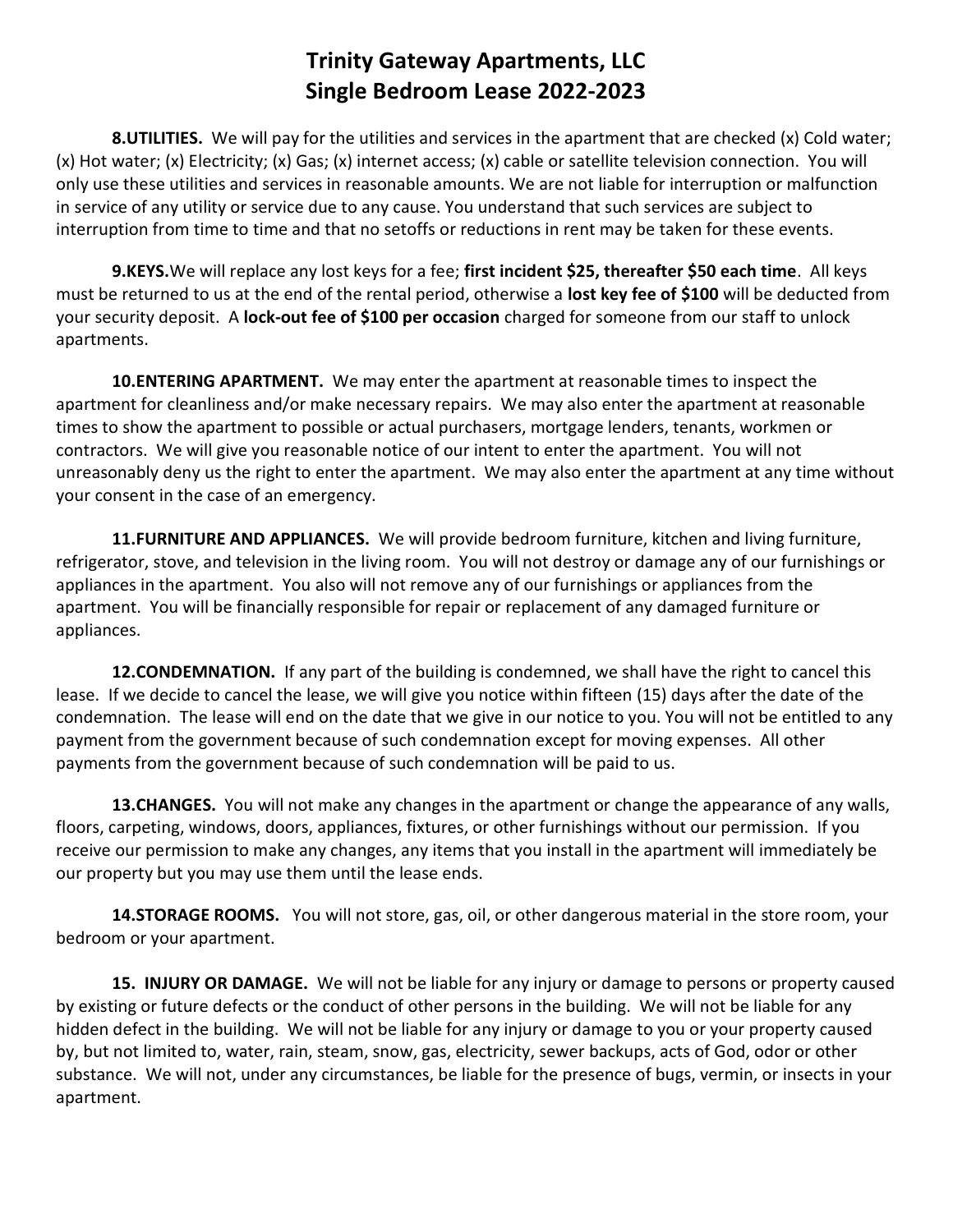16.REMOVAL OF PROPERTY. When this lease ends, you will leave the apartment and remove all your property (personal items, food and garbage) and the property of others. You will leave the bedroom/apartment in good and clean condition. A cleaning fee will be deducted from your security deposit for additional disposal of property and additional cleaning of your bedroom/apartment.

17. RULES AND REGULATIONS. You agree to comply with the following rules and regulations:

- A. You will not block any sidewalks, halls or stairways, you will not use them for storage and you will not use them for any other reason except to go to and from the apartment;
- B. You will not place any radio or television aerials or wires or any other electrical wires or connections in places that we have not approved by us;
- C. You will not fasten anything to the ceilings, floors, doors, windows, appliances, or fixtures in the apartment without our prior written approval;
- D. You will not drill any holes in the apartment or use any hooks or screws on any ceilings, floors, doors, windows, appliances, or fixtures in the apartment without our prior written approval;
- E. You will not place any sign or advertisement on the outside or inside of the building or apartment;
- F. You will not throw or drop anything from any windows, balconies, halls or stairways for any reason;
- G. You will not bring into the apartment any object or thing which increases the cost of fire and/or liability insurance which we keep on the property;
- H. You will not use any kind of heater or any electric appliances that are dangerous or that do not use ordinary electrical plugs;
- I. You will not install any locks on the doors leading to the apartment or bedrooms and you will not change any existing locks without our prior written approval;
- J. You will not keep any dogs, cats, fish or any other animals in the apartment;
- K. You will use plumbing fixtures only for their intended purpose and will not throw any improper materials or objects into the plumbing fixtures;
- L. You will not play music at unreasonable times or at unreasonable volumes. You will not make noises that disturb other tenants. You will keep your doors closed when cooking;
- M. You will not leave the front or back door to the building unlocked unless it is normally unlocked;
- N. You will not install an air conditioner, washing machine, clothes dryer or dishwasher if the same is not now in the apartment without our prior written approval;
- O. No smoking is allowed in the apartment.
- T. NO FIREARMS OR AIR RIFLES/GUNS ARE ALLOWED IN THE BUILDING.

18.DEFAULT. You will be in default under this lease if:

- A. You do not make payment of rent within ten (10) days after it is due; or,
- B. You violate any of the above mentioned rules or do not do any of the things you agree to do under this lease; or
- C. You vacate or abandon the apartment, or do not actually occupy the apartment for a period of more than one (1) month.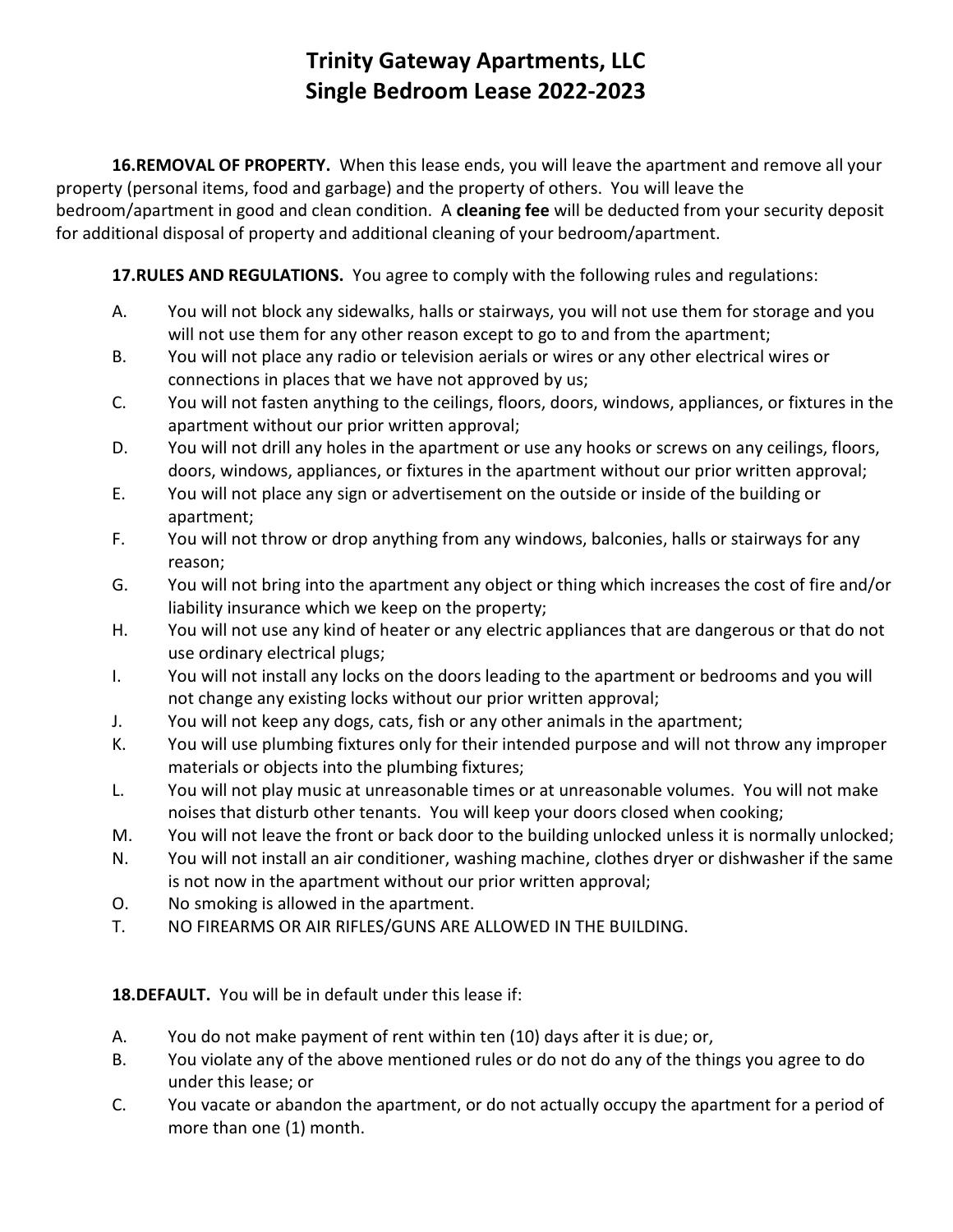If you are in default under this lease, we may send you a notice and cancel this lease. The lease will end on the date that we give in our notice to you. If you do not do any of the things you promise to do under this lease, you will pay us the amount that we pay to do the things that you did not do. You also will pay us the total rent stated in section 1 of this lease less the amount of rent that you shall already have paid. You also will pay us interest on any amount you owe us which is past due. The interest will be at the rate of twelve percent (12%) per year. If you are in default under this lease and if we refer the matter to an attorney to evict you, you agree to pay us reasonable attorney's fees, as well as all other collection costs and expenses.

19. WAIVER OF NOTICE. In the event you are in default under this lease, we will not have to send you a notice telling you to vacate and leave the apartment.

20.PARKING. You shall have the right to park one passenger car in the parking area on the property where the apartment is located. We will not be liable for any damage to you or your vehicle in the parking lot and parking is for tenants of Trinity Gateway Apartments only. We will not be liable for any theft from or of personal vehicles from the property.

21.MANAGER. The name and address of the person/company authorized to manage the property where the apartment is located is Trinity Gateway Apartments, LLC and/or its agents. The location and person(s) authorized to receive any and all notices, demands and services of process is Off-Campus Housing Connecticut LLC with principle address located at 98A Pitkin Street, East Hartford, CT 06108. We may name different person or different addresses; we shall give you written notice of any such changes.

22.SEPARATE PROVISIONS. If any provision of this lease is invalid or unenforceable, the other provisions of this lease will still apply.

23. SURVIVAL UPON DEFAULT. If you default in the payment of rent under the terms of this lease, and we commence an eviction proceeding against you seeking possession of the premises, then in that event, you shall not be relieved from your obligation for the unpaid balance of rent due for the lease term.

24. BINDING EFFECT. You agree to all terms of this lease and all rules and regulations will be complied with.

#### Trinity Gateway Apartments, LLC

Tenant Name (Printed):

Tenant Signature: \_\_\_\_\_\_\_\_\_\_\_\_\_\_\_\_\_\_\_\_\_\_\_\_\_\_\_\_\_\_\_\_\_\_\_\_\_\_

Date:

l

Stephen Weinstein Owner/General Manager